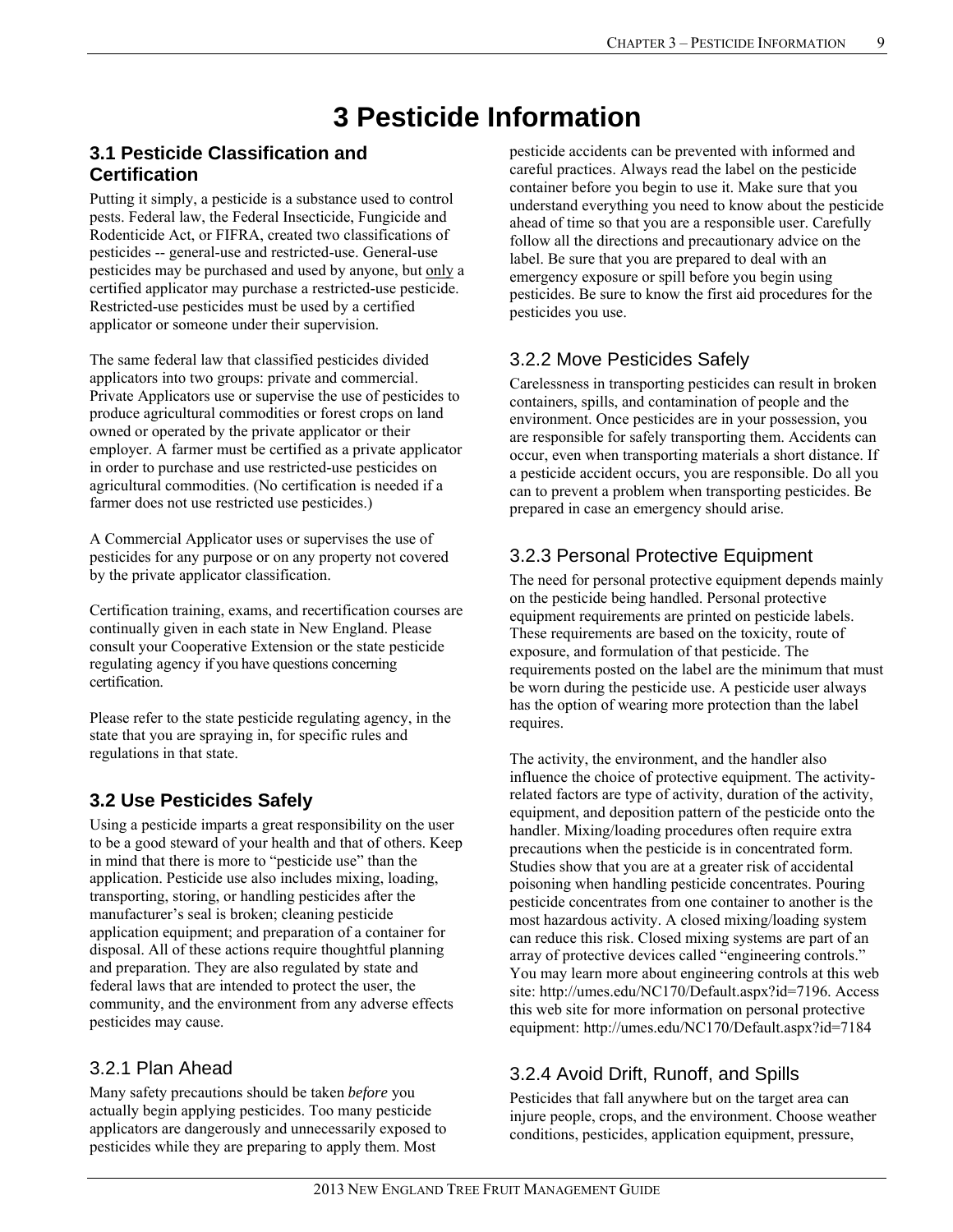droplet size, formulations, and adjuvants that minimize drift and runoff hazard.

### 3.2.5 Avoid Equipment Accidents

Properly maintained and carefully used equipment contribute to safe pesticide application:

- Be sure to turn off your machinery before making any adjustments.
- Do not allow children, pets, or unauthorized people near the pesticide equipment.
- Between jobs, depressurize tanks or systems.
- Always return equipment to appropriate areas for cleaning and storage when pesticide applications are completed.

### 3.2.6 Pesticide Storage

Most pesticide applicators use existing buildings or areas within existing buildings for pesticide storage. Whether you choose a site to build a new storage area or use existing buildings, you need to consider several points:

- The site should be in an area where flooding is unlikely.
- It should be downwind and downhill from sensitive areas such as houses, ponds, and play areas.
- There should be no chance that runoff or drainage from the site could contaminate surface or groundwater.

#### *Storage facility check list:*

- $\Box$  Is the facility separated from offices, workshops, and livestock areas?
- $\Box$  Is the facility separated from wells, streams, lakes, ponds, wildlife?
- $\Box$  Is the facility separated from food and feed?
- $\Box$  Is the facility made of fire resistant building materials?
- $\Box$  Does the facility have impermeable flooring?
- $\Box$  Does the facility have liquid spill containment (berms to hold 25% of liquid storage)?
- □ Can the doors be locked?
- $\Box$  Is the facility fenced in?
- $\Box$  Are warning signs posted?
- $\Box$  Is a spill kit readily available?
- $\Box$  Are fire extinguishers readily available?
- $\Box$  Is personal protective equipment readily available?

# **3.3 Protect Honey Bees from Insecticides**

Honey bees, wild bees, and other insects are important for proper pollination of many vegetables. Vine crops, for example, must be pollinated because they have male and female flowers, and pollen must be transferred from the male to female flowers if fruit is to set. Poor pollination results in small or odd-shaped fruit as well as low yields.

Each flower must be visited eight or more times for adequate pollination to occur.

To avoid harming bees with insecticide treatments, remember these points:

- Do not spray crops in bloom;
- Mow blooming weeds before treatment or spray when the blossoms are closed;
- Avoid application during the time of day when field bees are most numerous;
- Make application in the early morning or evening; and
- Always read the label before use.

If pesticides that are highly toxic to bees are used in strict accordance with label directions, little or no harm should be done to bees. Label statements on pesticides that are highly toxic to honey bees may carry a caution statement such as: "This product is highly toxic to bees exposed to direct treatment or residues on blooming crops or weeds. Do not apply this product or allow it to drift to blooming crops or weeds if bees are visiting the treatment area."

### **3.4 Verifying Pesticide Registration and Restricted-Use Status**

Any pesticide used must be currently registered with the state pesticide regulating agency and the USEPA. Applicators can easily verify whether pesticides are currently registered and classified as restricted-use by contacting the state pesticide regulating agency, in the state that you are spraying in, for specific rules and regulations in that state.

# **3.5 Pesticide Recordkeeping/Reporting**

Each state in New England has pesticide recordkeeping requirements and reporting. Contact the state pesticide regulating agency if you have questions concerning pesticide recordkeeping requirements and reporting.

#### **3.6 Reduced-Risk Pesticides, Minimum-Risk Pesticides, and Biopesticides**

# 3.6.1 Reduced-Risk Pesticides

Since 1993 EPA has expedited the registration of conventional pesticides with characteristics such as very low toxicity to humans and nontarget organisms including fish and birds, low risk of groundwater contamination or runoff, low potential for pesticide resistance, demonstrated efficacy, and compatibility with IPM. Materials meeting these criteria are referred to by EPA as "reduced-risk." The "reduced-risk" designation applies only to certain uses of a particular pesticide, which may not be all label uses for that product.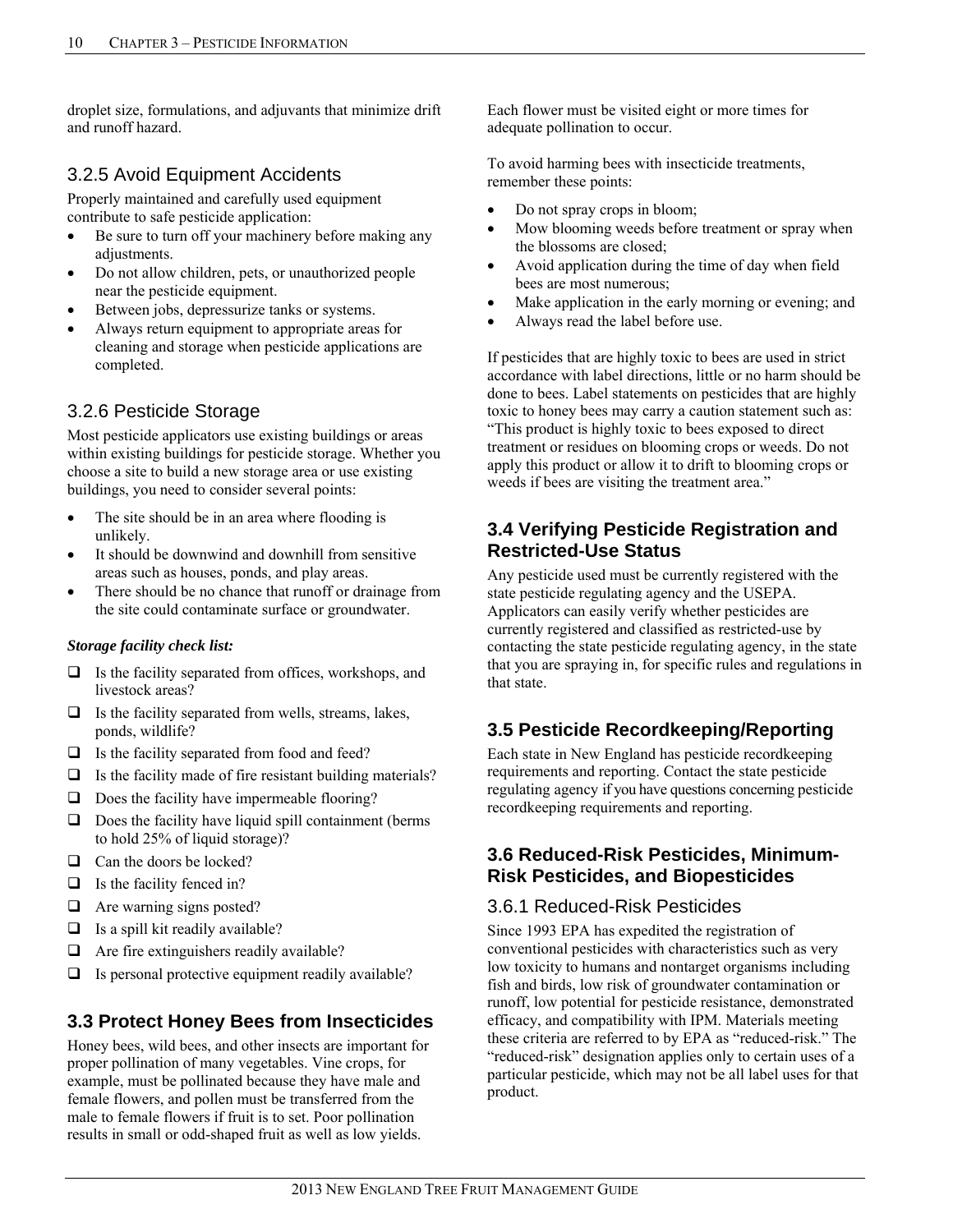### 3.6.2 Minimum-Risk Pesticides

Minimum-risk pesticides are products that are exempted from EPA registration (and therefore have no EPA registration number). They contain only active ingredients outlined in FRFRA 40 CFR  $152.25(g)$  ("the 25b list") and inert ingredients currently identified on Federal Register Notice 59 FR 49400 ("the 4a list"). The lists can be accessed from the following link: http://www.epa.gov/ pesticides/biopesticides/. All ingredients and percent concentrations must also be listed on the label. Policies may differ in each New England state, which sometimes require such products to carry a state registration number. Contact the state pesticide regulating agency for specific rules and regulations.

#### 3.6.3 Biopesticides

Biopesticides, or biological pesticides as defined by EPA, are certain types of pesticides derived from such natural materials as animals, plants, bacteria, and certain minerals. These include microbial pesticides, which contain bacteria, fungi, virus, etc., as the active ingredient; plant-pesticides, i.e., pesticidal substances that plants produce from added genetic material (such as corn genetically modified to produce *Bacillus thuringiensis* toxins); and biochemical pesticides comprised of naturally occurring substances that control pests by nontoxic mechanisms (such as pheromones or some insect growth regulators). Biopesticides must be registered with EPA. More information on biopesticides is available at http://www.epa.gov/pesticides/biopesticides/.

# **3.7 FIFRA 2(ee) Recommendations**

Certain limited variations from the use directions specified on pesticide labels are authorized under FIFRA Section 2(ee).

These "2(ee) recommendations" allow:

- 1) Use at any dosage, concentration, or frequency less than specified on the labeling.
- 2) Use against any target pest not specified on the labeling.
- 3) Methods of application not prohibited on the labeling.
- 4) Mixtures with fertilizer unless prohibited on the labeling.

No fee is required for a 2(ee) recommendation request.

### 3.7.1 Requirements:

- 1) Anyone receiving approval of a 2(ee) recommendation is responsible for distributing the recommendation to all users of the product pursuant to the approved recommendation.
- 2) Any user must have the 2(ee) recommendation in his or her possession at the time of application.

# 3.7.2 Information Required for Submission of 2(ee) Recommendations:

- 1) Requests for approval of 2(ee) recommendations must be made in writing by recognized research institutions, certified crop advisers, manufacturers (registrants), or organizations representing individual users. Individual users may not request approval of 2(ee) recommendations.
- 2) Requests must be accompanied by data demonstrating that the use will be effective.

# **3.8 Prepare for Emergencies**

**Call a POISON CONTROL CENTER or physician in ALL cases of suspected poisoning.** It is better to be too cautious than too late.

During an emergency call, tell the physician the chemicals listed on the label, the EPA registration number, antidotes given on the label and other information about the accident that could aid in treatment. Be prepared! READ and POST SAFETY RULES. Fill in the phone number of your local ambulance service, doctor and hospital as well. Inform your doctor of the *Notes to Physicians* on labels of the pesticides you plan to use, and get his/her advice on whether antidotes should be kept on site.

# **3.9 Organophosphate Poisoning**

The effects of organophosphate and carbamate poisoning are rapid. Poisoning must be recognized early for effective treatment. Early symptoms are usually a headache, feeling of weakness, blurred vision, excessive perspiration, and nausea. Abdominal cramps, vomiting, and excessive salivation may set in with, or without, diarrhea. The throat and chest will feel constricted, making breathing difficult. In mild poisoning, some of these symptoms may be absent. Heat stress causes symptoms similar to pesticide poisoning.

If breathing stops, artificial respiration is the most important first-aid. While waiting for medical help, give first-aid as indicated on the label. Never try to give anything by mouth to an unconscious person. Get the victim to a doctor as soon as possible. If you know which pesticide is involved, take the container along so the doctor can read the label. If this is impractical, remove the label and take it with you. Re-label the container as soon as possible.

Cholinesterase is an enzyme necessary for the proper function of the nervous system in humans and several other animals. Organophosphate pesticides (dimethoate, diazinon, azinphosmethyl, phosmet, chlorpyrifos and methidathion) and carbamate pesticides (carbaryl, methomyl, oxamyl), and many other natural and synthetic chemicals, interfere with the action of cholinesterase. An applicator that uses these types of pesticides regularly would be wise to have a cholinesterase activity test. This is a simple blood test that can be taken at many hospitals. The test finds the base line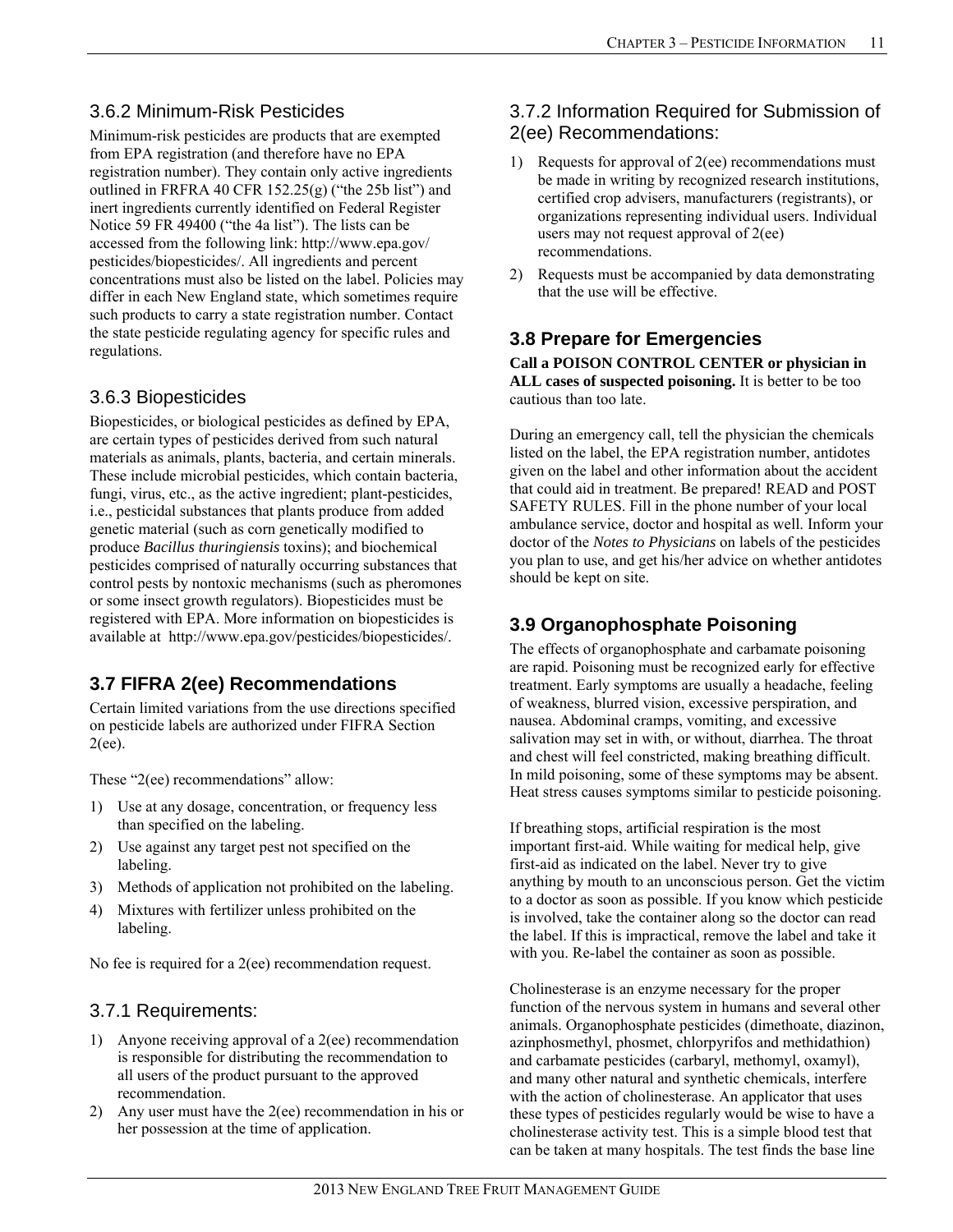or "normal" level of cholinesterase in your blood. If pesticide poisoning is suspected, the cholinesterase level can be checked again at that time for confirmation. The best time to establish the base line is before the spray season. The important level is the total or true cholinesterase. Discuss this with your physician beforehand. Inform your doctor of the *Notes to Physicians* on labels of the pesticides you plan to use, and get their advice on whether antidotes should be kept on site.

#### **3.10 Your Responsibility as a Pesticide User**

This guide summarizes information from product labels and other sources, but it **does not include** all of the information for which users are responsible.

Contact Cooperative Extension for pesticide safety training materials, and your state Department of Agriculture for current pesticide regulations. A primary requirement is that no owner or lessee shall permit pesticide application in such a manner as to directly, or through drift, expose workers or other persons to spray or dust.

Pesticide product labels are the legal documents governing proper usage. Always read the label before using any pesticide. If you are unsure about any aspect of safe or proper use, contact the dealer, manufacturer or Cooperative Extension before use.

Wear the appropriate personal protective equipment (PPE) listed on the label when working with any pesticide. At a minimum you should wear long sleeve shirt, long pants, shoes plus socks and chemical resistant gloves. Do not allow pesticides to contact your skin. Read and follow all safety precautions on labels.

After handling pesticide, wash hands and face before eating, smoking, or using a restroom. Instruct your family, coworkers and farm laborers on pesticide safety procedures. Post safety rules and emergency information where workers will see them.

Tree fruit growers sometimes need to use pesticide in areas where residences, cropland, pasture, or bodies of water are nearby. Pesticide drift from orchards to off-target areas presents a hazard. Avoid application when conditions favor drift.

# **3.11 Field Use and Care of Respirators**

Wear the label-recommended respirator with a filter for powders and an activated charcoal filter for organic vapors. Write the date of first use on the cartridge. Change the filters and cartridges after the number of hours specified, or more often if breathing becomes difficult or if pesticide odor is detected. Respirators do not provide adequate protection from inhalation of pesticide dust, mist or vapors when mixing pesticide in closed or poorly ventilated areas.

The respirator should be fitted properly on the face, not too high on the nose, with narrow portion over the bridge of the nose, and chin cup contacting under side of the chin. Headbands should be adjusted just tight enough to insure a good seal. Refer to the directions for respirator fit testing which should be included with the respirator packaging. Remove filters and cartridges and wash face piece with soap and warm water after use. Dry face piece with a clean cloth and/or place face piece in a well-ventilated area to dry. Store respirator, filters, and cartridges in a clean, dry place, preferably in a tightly closed plastic bag.

### 3.11.1 Other Safety Equipment

- Chemical resistant gloves.
- Personal protective clothing, such as rubber apron, coveralls and cap.
- Chemical resistant work shoes or boots.
- Chemical resistant goggles.

### **3.12 Acute Toxicity of Pesticide**

A pesticide's hazard to warm-blooded animals, including humans, is usually determined in relation to the way it enters the body. Methods of entry include the respiratory system, digestive system and skin. The greatest hazard is from pesticide entry via the respiratory system (inhalation).

Pesticide toxicity by this route is not much different from that of intravenous injection because membranes of the lungs that separate air from blood are extremely thin, and absorption is therefore very rapid (this is also true for the eyes). Oral absorption (through the digestive tract) is the next most hazardous avenue for poisoning. Dermal (skin) absorption is less immediate than respiratory or oral. However, there is considerable variation in the rate of penetration through the skin by different materials and formulations, and by different areas of the body.

When spraying, many airborne spray particles are trapped in the secretions of the upper respiratory tract and swallowed, thereby providing exposure by inhalation and ingestion. Assuming that the person applying the pesticide takes adequate precaution (respirator, goggles, etc.) to prevent inhalation and oral exposure, dermal toxicity is probably a more realistic index of occupational hazard than oral toxicity.

# 3.12.1 Danger — Poison; Warning; Caution:

One of these "signal words" appears on the label of every pesticide. Acute (or immediate, single dose) toxicity is reported as an  $LD_{50}$  value. The  $LD_{50}$  for a chemical is the dose that has been found in controlled experiments to kill 50% of a large number of test animals. The  $LD_{50}$  dose is usually expressed as the number of milligrams (mg) of pure active ingredient per kilogram (kg) body weight of the test animals. The lower the  $LD_{50}$ , the more toxic the chemical is.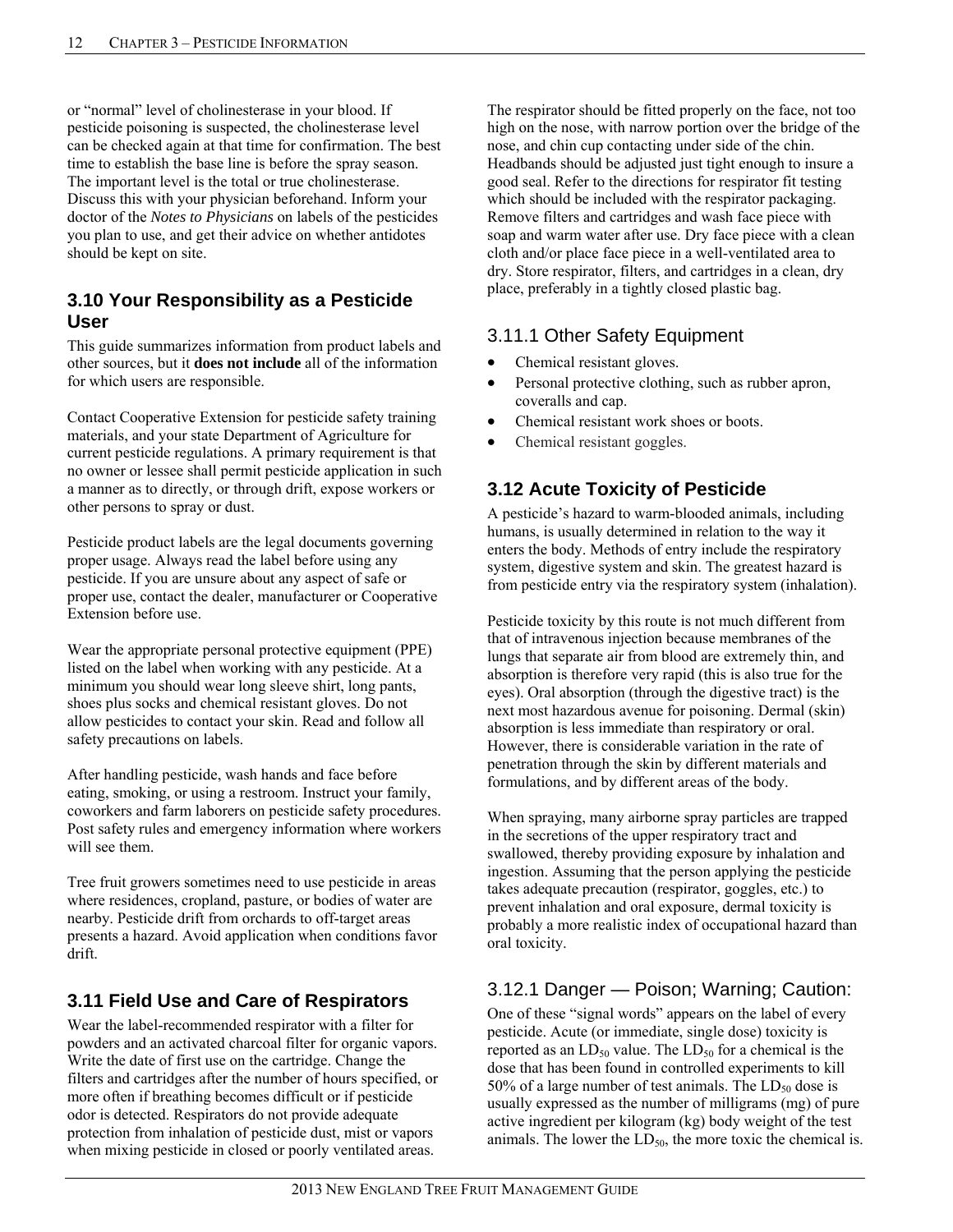Because the  $LD_{50}$  is based on animal tests, uses pure active ingredient rather than formulated product, and does not account for individual sensitivity, it does not necessarily represent the toxic dose for an individual human. The  $LD_{50}$ of a chemical gives no information on the possible longterm chronic health effects from repeated exposure at low levels.

| <b>Toxicity</b>                                             | $LD_{50}$ Oral (mg | $LD_{50}$ Dermal   |
|-------------------------------------------------------------|--------------------|--------------------|
| Category &                                                  | active             | (mg active         |
| <b>Signal Word on</b>                                       | ingredient per     | ingredient per     |
| Label                                                       | kg body weight)    | kg body weight)    |
| DANGER-                                                     | $0$ to 50          | 0 to 200           |
| <b>POISON</b>                                               |                    |                    |
| <b>WARNING</b>                                              | $>50$ to 500       | $>200$ to 2,000    |
| CAUTION*<br>Ш                                               | $>500$ to 5,000    | $>2,000$ to 20,000 |
| none*                                                       | >5,000             | > 20,000           |
| * Category IV materials may have Caution signal word due to |                    |                    |
| skin irritation or other hazard.                            |                    |                    |

#### **READ THE LABEL FOR PRESCRIBED SAFETY EQUIPMENT AND PRECAUTIONS!**

In addition to oral or dermal acute toxicity, a pesticide may also carry the **DANGER - POISON**, **DANGER**, or **WARNING** signal words because of other potential hazards, such as inhalation toxicity or the ability to cause severe eye or skin damage.

# **3.13 Label Compliance**

Under the present EPA regulations, pesticides may be applied:

- At a different rate per 100 gallons dilute than stated on label as long as the application stays within the dose per acre limit;
- At a lower rate per acre than on label; and
- Less frequently than on label.

IMPORTANT — it is **illegal** to:

- Increase amount applied per acre (overdosage);
- Use shorter intervals between sprays than minimum interval stated on label; and
- Shorten intervals to harvest (illegal residues on crop).

State regulations may be more restrictive than those of the EPA.

# **3.14 Protecting Water Quality**

Tree fruit growers have a responsibility to prevent pesticide from contaminating surface bodies of water and groundwater supplies. Over 90% of the rural population in the U.S. depends on groundwater as their supply of drinking water. Groundwater is very difficult to clean if it does become polluted. Listed below are a few practices that can help prevent water contamination. Contact Extension for more information.

- Consider the potential for rinse water, spills, application or erosion to create pesticide laden runoff which can reach a surface body of water. If you do not have a self-contained mixing pad, use an area where the run-off risk is low. If you are working near a stream or pond, do not allow runoff to occur.
- Use an anti-backflow device when filling the spray tank.
- Periodically change the location of field mixing areas. Be aware of the location and condition of wells; stay at least 50 feet away from wells. Special caution is needed around wells with cracked casings.
- Be aware of the soil types, geology, and depth of water table in your local area. The potential for pesticide leaching into groundwater is generally greater on ledge, sandy soils, or other soils low in organic matter. The risk increases when the water table is close to the surface. Try to choose pesticides with a low leachability hazard if you are working under these conditions.
- Keep spray equipment accurately calibrated.
- Use proper procedures for pesticide storage and disposal. Keep pesticide storage and mixing areas away from streams, ponds, and springs.

# **3.15 Restricted Entry Interval**

Manufacturers may write the label with a longer REI than required by the EPA, or the EPA may change its minimum REI requirement. To know the use restrictions for a pesticide you must READ THE LABEL!

# **3.16 Pesticide Residue Tolerances**

Federal laws warn that food shipments bearing residues of pesticide chemicals in excess of established tolerances will be contraband and subject to seizures as "adulterated." This applies to both raw and processed foods.

The amount of pesticide residue in or on a food material at harvest must fall into established tolerances, expressed in "parts per million" (ppm). The actual amount of pesticide chemical found in a food at harvest depends in part on the amount applied to the crop and the length of time since the last application. Therefore, growers are responsible for strictly following label information as to:

- Maximum spray dosage, and
- The preharvest interval: which is the required length of time between the final pesticide application and harvest.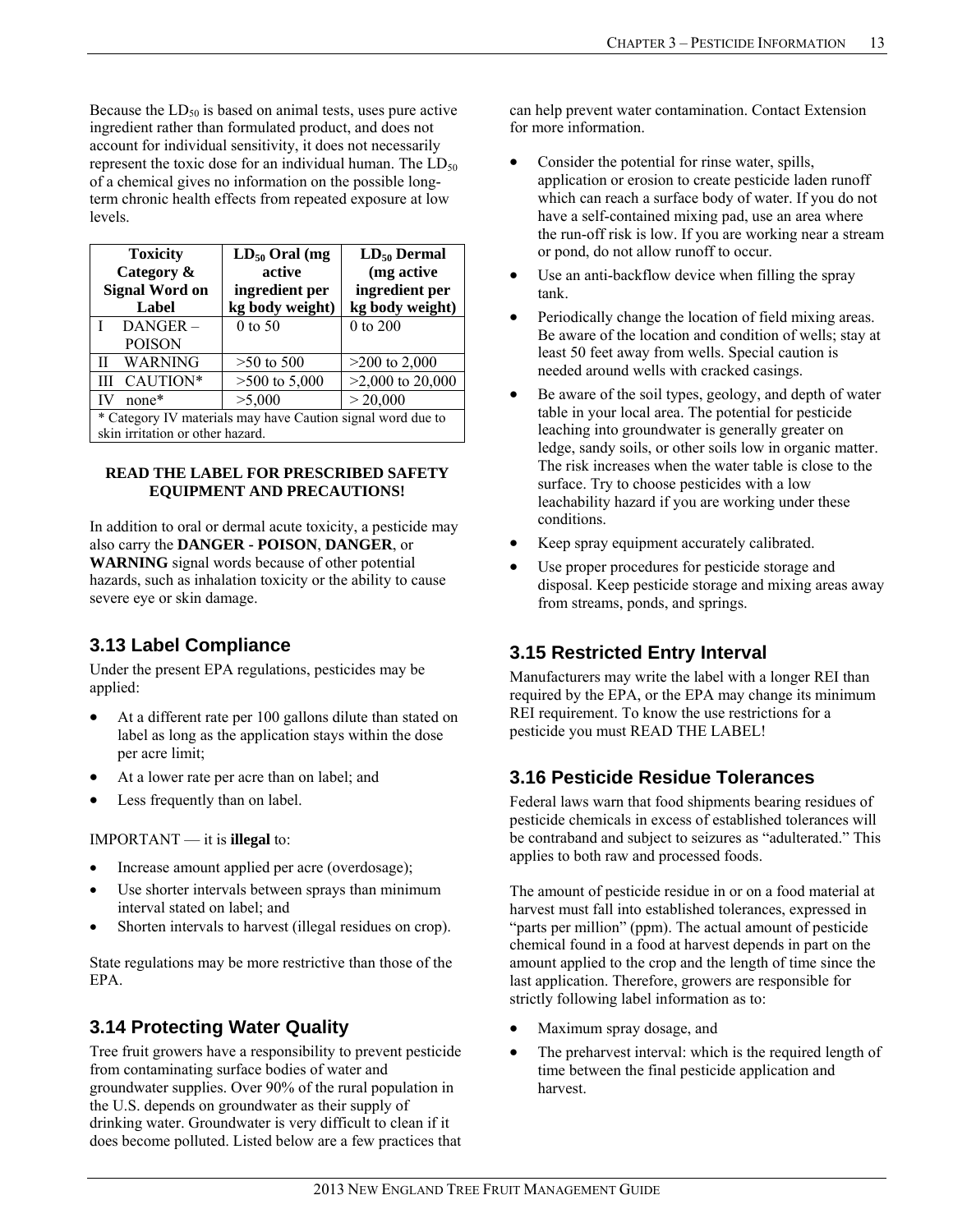### **3.17 EPA Worker Protection Standard**

This section is adapted from *Worker Protection Standard Brochure #1: Duties of Employers* by the Maine Board of Pesticides Control. **This is only a very brief summary of the WPS.** Check with the pesticide regulatory agency in your state for complete information.

### 3.17.1 Who Must Comply?

The U.S. Environmental Protection Agency (EPA) has issued rules governing the protection from occupational exposure to agricultural pesticides of workers on farms, in forests, nurseries, and greenhouses. Chemical growth regulators and thinning agents are included as "pesticides." These regulations apply if you are an employer with workers that fit in either of the two following categories:

- **Agricultural workers** performing tasks related to the cultivation and harvesting of plants on farms, greenhouses, nurseries, or forests; or
- **Pesticide handlers** assigned to mix, load or apply agricultural pesticides; clean or repair equipment, act as flaggers, or IPM scouts, etc.

Employers are responsible for making sure that workers and handlers receive the protection required by the pesticide labeling and the WPS. There are two types of employers:

- **Agricultural employers**  employ or contract for the services of workers or own/operate an establishment that employs workers, and;
- **Handler employers** hire pesticide handlers or are self-employed as handlers. This definition includes commercial applicators and companies that supply crop advisory services.

### 3.17.2 What Must an Employer Do?

It is the responsibility of the employer to provide the following to all employees who meet the WPS definition of an agricultural worker or pesticide handler.

**1) Pesticide Safety Training:** 

Handlers and workers must be trained every 5 years unless they are certified applicators. Handlers must be trained before they do any handling activity. Workers must be provided with basic pesticide safety information before entering an area of your agricultural establishment that is or has been under a restricted entry interval (REI) within the last 30 days. Full WPS training must be done within 5 days of employment.

- Information at a Central Location:
	- a. Facts about each pesticide application product name(s), EPA registration number(s), and active ingredient(s); location and description of treated area(s); the time and date of the application and the restricted-entry interval (REI);
- b. The name, address and telephone number of the nearest emergency medical facility;
- c. An EPA WPS safety poster.

#### **2) Decontamination Sites:**

- a. A decontamination site must be provided within 1/4 mile of the employee's work site.
- b. A decontamination site must contain enough water for routine and emergency whole-body washing (3 gallons for handlers and 1 gallon for workers) and for eye flushing; plenty of soap and single-use towels; and a clean overall, for use by handlers.
- c. Handler employers must also provide a decontamination site where handlers remove their personal protective equipment (PPE) at the end of a task and at each mixing site.

#### **3) Emergency Assistance:**

- a. Employer must provide product name(s), EPA registration number(s) and active ingredient(s);
- b. All first aid and medical information from the  $label(s)$ ;
- c. Description of how the pesticide was used and;
- d. Information about the victim's exposure.
- e. Transportation to the hospital if necessary.

#### **4) Restrictions During Applications:**

An employer must keep all workers, other than trained and equipped handlers, out of areas being treated with pesticides.

#### **5) Restricted-Entry Intervals (REI):**

The restricted-entry interval is the period immediately after a pesticide application during which entry into the treated area is limited. The REI is located on the product label. **During an REI, do not allow workers to enter a treated area** or contact anything treated with the pesticide to which the REI applies. Pesticide handlers may reenter during the REI, but only if they wear the personal protection equipment required for early entry as stated on the label.

#### **REIs for many labels have changed in the past 2 years, so read the label!**

#### **6) Notice About Applications:**

Employers must notify workers and handlers about pesticide applications on the establishment. In most cases, employers may choose between oral warnings or posted warning signs, but they must tell employees which warning method is in effect. For some pesticides, employers must provide both oral warnings and posted warning signs.

#### **Posted warning signs must be:**

At least 14" x 16" in size, with an EPA-mandated design;